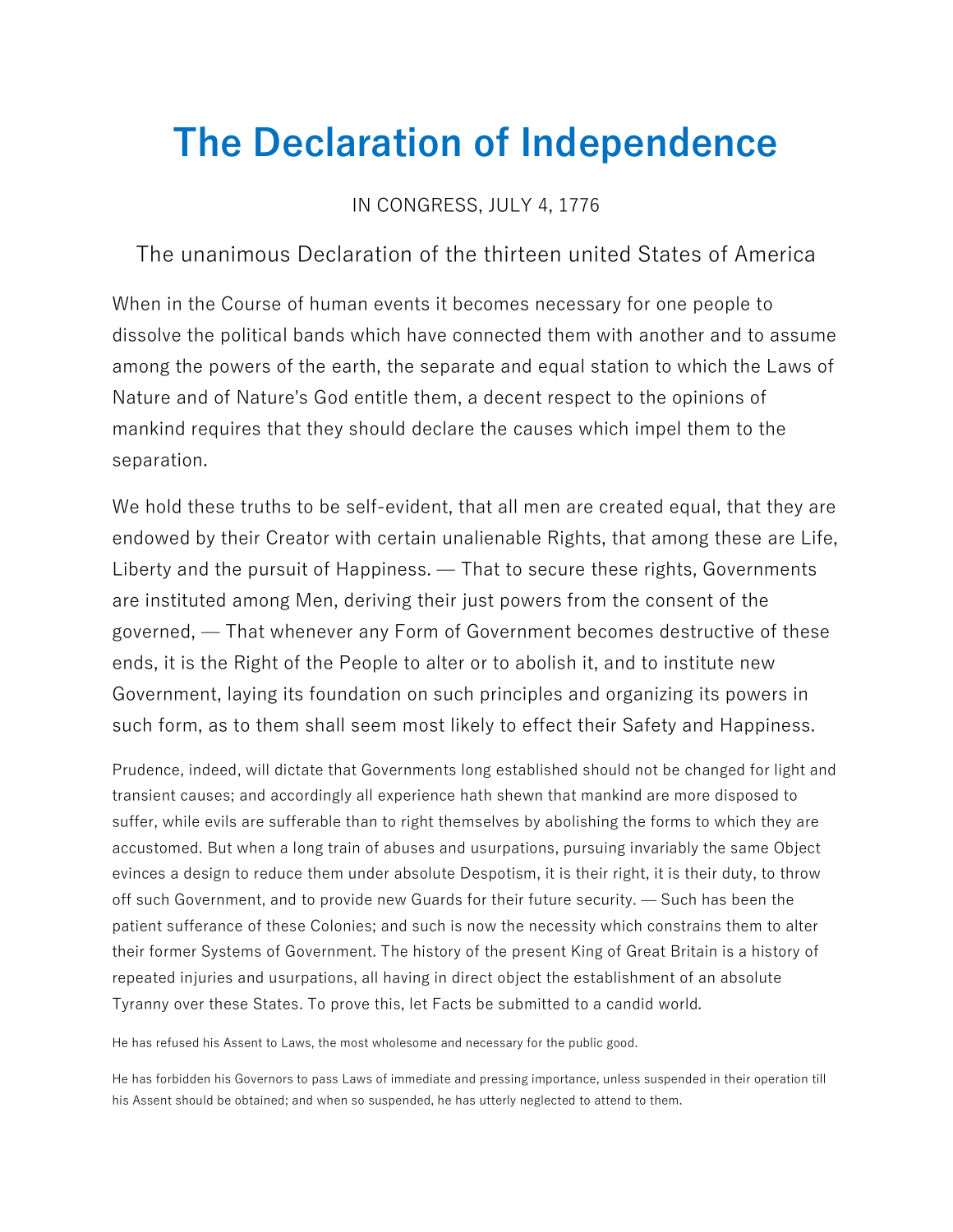He has refused to pass other Laws for the accommodation of large districts of people, unless those people would relinquish the right of Representation in the Legislature, a right inestimable to them and formidable to tyrants only.

He has called together legislative bodies at places unusual, uncomfortable, and distant from the depository of their Public Records, for the sole purpose of fatiguing them into compliance with his measures.

He has dissolved Representative Houses repeatedly, for opposing with manly firmness his invasions on the rights of the people.

He has refused for a long time, after such dissolutions, to cause others to be elected, whereby the Legislative Powers, incapable of Annihilation, have returned to the People at large for their exercise; the State remaining in the mean time exposed to all the dangers of invasion from without, and convulsions within.

He has endeavoured to prevent the population of these States; for that purpose obstructing the Laws for Naturalization of Foreigners; refusing to pass others to encourage their migrations hither, and raising the conditions of new Appropriations of Lands.

He has obstructed the Administration of Justice by refusing his Assent to Laws for establishing Judiciary Powers.

He has made Judges dependent on his Will alone for the tenure of their offices, and the amount and payment of their salaries.

He has erected a multitude of New Offices, and sent hither swarms of Officers to harass our people and eat out their substance.

He has kept among us, in times of peace, Standing Armies without the Consent of our legislatures.

He has affected to render the Military independent of and superior to the Civil Power.

He has combined with others to subject us to a jurisdiction foreign to our constitution, and unacknowledged by our laws; giving his Assent to their Acts of pretended Legislation:

For quartering large bodies of armed troops among us:

For protecting them, by a mock Trial from punishment for any Murders which they should commit on the Inhabitants of these States:

For cutting off our Trade with all parts of the world:

For imposing Taxes on us without our Consent:

For depriving us in many cases, of the benefit of Trial by Jury:

For transporting us beyond Seas to be tried for pretended offences:

For abolishing the free System of English Laws in a neighbouring Province, establishing therein an Arbitrary government, and enlarging its Boundaries so as to render it at once an example and fit instrument for introducing the same absolute rule into these Colonies

For taking away our Charters, abolishing our most valuable Laws and altering fundamentally the Forms of our Governments:

For suspending our own Legislatures, and declaring themselves invested with power to legislate for us in all cases whatsoever.

He has abdicated Government here, by declaring us out of his Protection and waging War against us.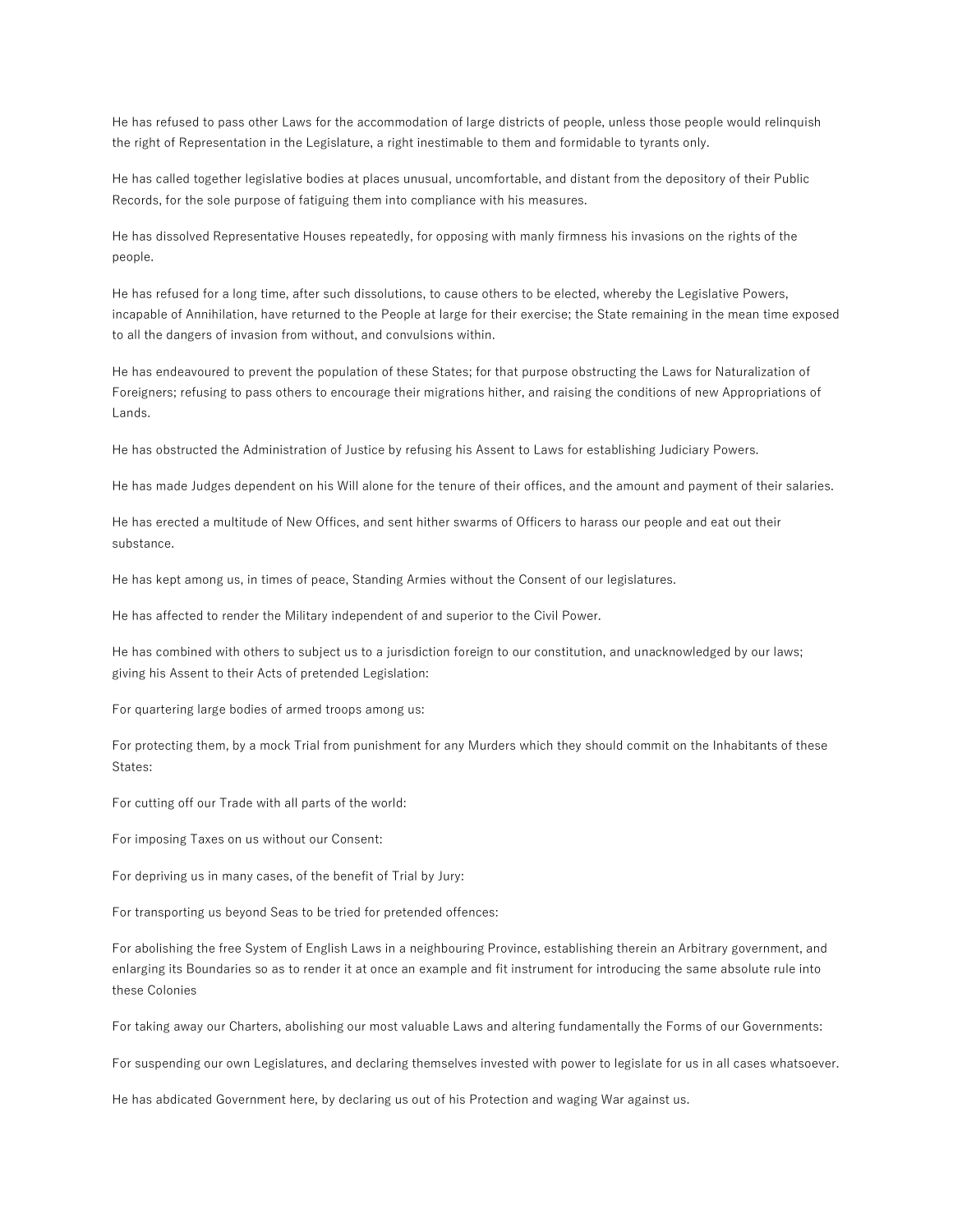He has plundered our seas, ravaged our coasts, burnt our towns, and destroyed the lives of our people.

He is at this time transporting large Armies of foreign Mercenaries to compleat the works of death, desolation, and tyranny, already begun with circumstances of Cruelty & Perfidy scarcely paralleled in the most barbarous ages, and totally unworthy the Head of a civilized nation.

He has constrained our fellow Citizens taken Captive on the high Seas to bear Arms against their Country, to become the executioners of their friends and Brethren, or to fall themselves by their Hands.

He has excited domestic insurrections amongst us, and has endeavoured to bring on the inhabitants of our frontiers, the merciless Indian Savages whose known rule of warfare, is an undistinguished destruction of all ages, sexes and conditions.

In every stage of these Oppressions We have Petitioned for Redress in the most humble terms: Our repeated Petitions have been answered only by repeated injury. A Prince, whose character is thus marked by every act which may define a Tyrant, is unfit to be the ruler of a free people.

Nor have We been wanting in attentions to our British brethren. We have warned them from time to time of attempts by their legislature to extend an unwarrantable jurisdiction over us. We have reminded them of the circumstances of our emigration and settlement here. We have appealed to their native justice and magnanimity, and we have conjured them by the ties of our common kindred to disavow these usurpations, which would inevitably interrupt our connections and correspondence. They too have been deaf to the voice of justice and of consanguinity. We must, therefore, acquiesce in the necessity, which denounces our Separation, and hold them, as we hold the rest of mankind, Enemies in War, in Peace Friends.

We, therefore, the Representatives of the united States of America, in General Congress, Assembled, appealing to the Supreme Judge of the world for the rectitude of our intentions, do, in the Name, and by Authority of the good People of these Colonies, solemnly publish and declare, That these united Colonies are, and of Right ought to be Free and Independent States, that they are Absolved from all Allegiance to the British Crown, and that all political connection between them and the State of Great Britain, is and ought to be totally dissolved; and that as Free and Independent States, they have full Power to levy War, conclude Peace, contract Alliances, establish Commerce, and to do all other Acts and Things which Independent States may of right do. — And for the support of this Declaration, with a firm reliance on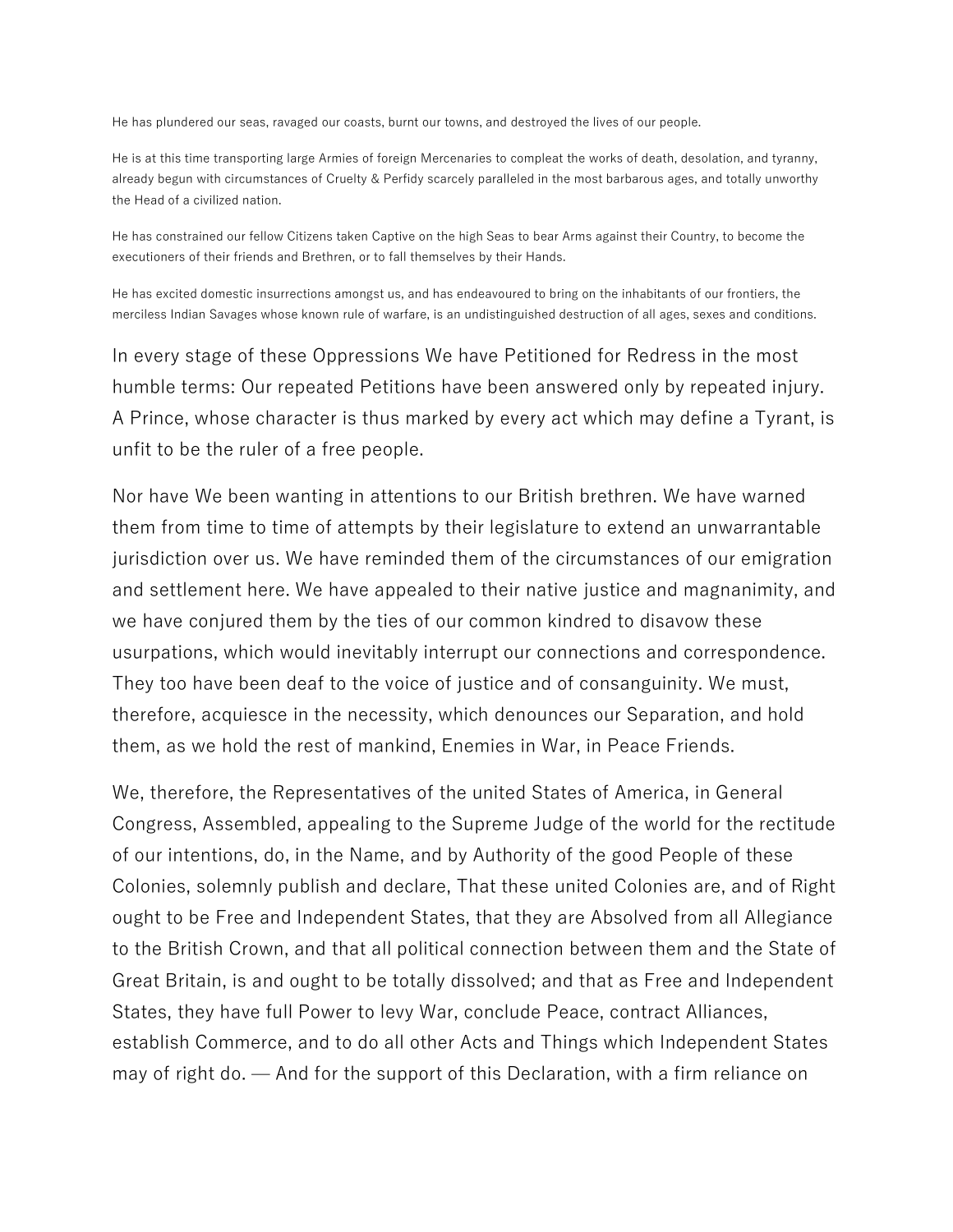the protection of Divine Providence, we mutually pledge to each other our Lives, our Fortunes, and our sacred Honor.

| - John Hancock                                                                                                                            |
|-------------------------------------------------------------------------------------------------------------------------------------------|
| New Hampshire:                                                                                                                            |
| Josiah Bartlett, William Whipple, Matthew Thornton                                                                                        |
| Massachusetts:                                                                                                                            |
| John Hancock, Samuel Adams, John Adams, Robert Treat Paine, Elbridge Gerry                                                                |
| Rhode Island:                                                                                                                             |
| Stephen Hopkins, William Ellery                                                                                                           |
| Connecticut:                                                                                                                              |
| Roger Sherman, Samuel Huntington, William Williams, Oliver Wolcott                                                                        |
| New York:                                                                                                                                 |
| William Floyd, Philip Livingston, Francis Lewis, Lewis Morris                                                                             |
| New Jersey:                                                                                                                               |
| Richard Stockton, John Witherspoon, Francis Hopkinson, John Hart, Abraham Clark                                                           |
| Pennsylvania:                                                                                                                             |
| Robert Morris, Benjamin Rush, Benjamin Franklin, John Morton, George Clymer, James Smith, George Taylor, James Wilson,<br>George Ross     |
| Delaware:                                                                                                                                 |
| Caesar Rodney, George Read, Thomas McKean                                                                                                 |
| Maryland:                                                                                                                                 |
| Samuel Chase, William Paca, Thomas Stone, Charles Carroll of Carrollton                                                                   |
| Virginia:                                                                                                                                 |
| George Wythe, Richard Henry Lee, Thomas Jefferson, Benjamin Harrison, Thomas Nelson, Jr., Francis Lightfoot Lee, Carter<br><b>Braxton</b> |

North Carolina: